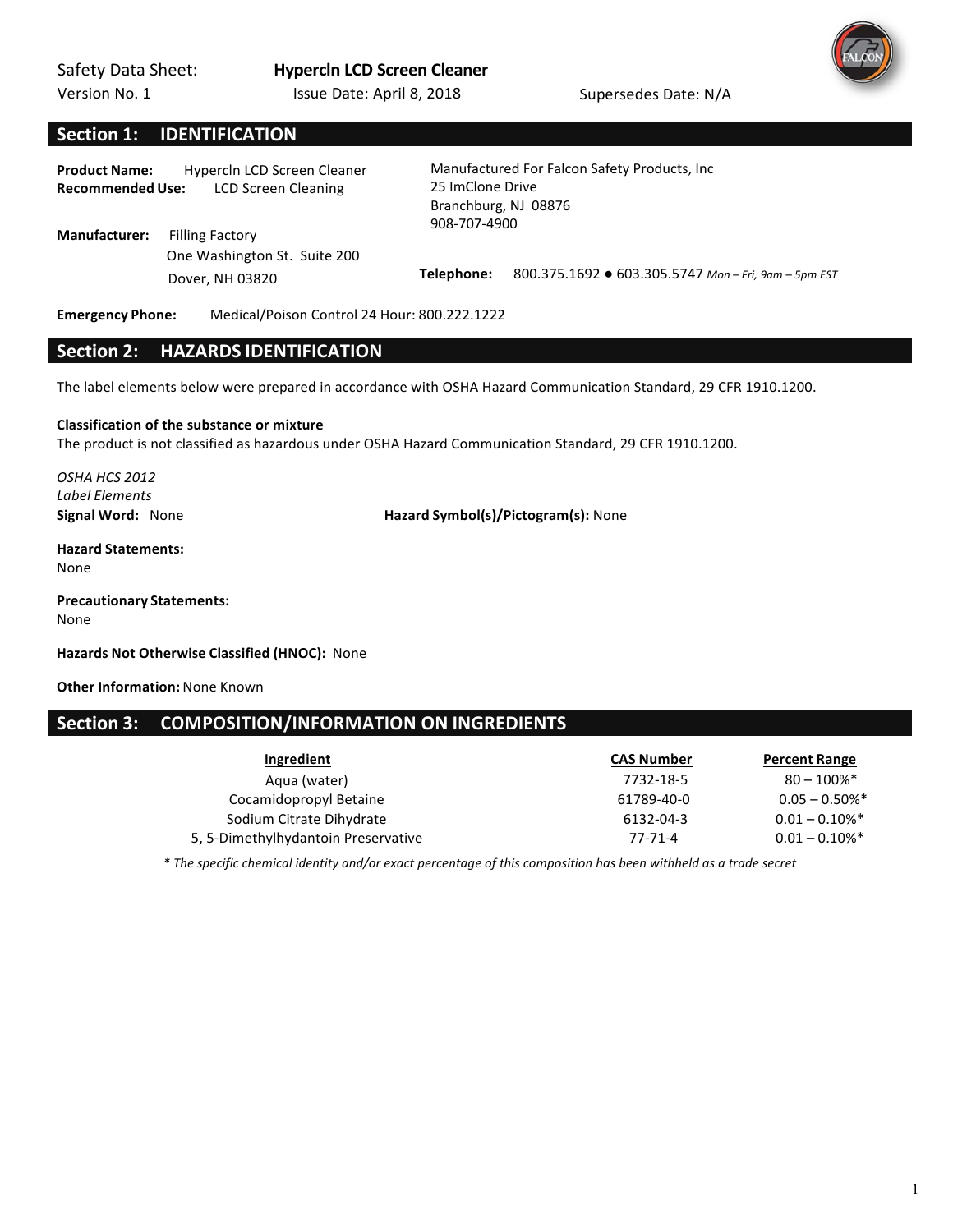**Hypercln LCD Screen Cleaner**

Issue Date: April 8, 2018 Supersedes Date: N/A

# Section 4: FIRST-AID MEASURES

**Inhalation:** Not expected to cause respiratory irritation. If adverse effect occurs, move to fresh air. **Skin Contact:** Not expected to cause skin irritation. If adverse effect occurs, rinse skin with water. Eye Contact: Not expected to cause eye irritation. If adverse effect occurs, flush eyes with water. **Ingestion:** May cause upset stomach. Drink plenty of water to dilute. **Most Important Symptoms/Effects, Acute and Delayed:** None known

**Indication of Immediate Medical Attention and Special Treatment Needed, if necessary:** Treat symptomatically

## **Section 5: FIRE-FIGHTING MEASURES**

**Suitable & Unsuitable Extinguishing Media:** Water-based, will not burn

**Specific Hazards Arising from Chemical:** In event of fire, fire created carbon oxides may be formed. **Special Protective Actions for Fire-Fighters:** Must wear NIOSH/MSHA approved self-containing breathing apparatus and protective clothing. Cool fire-exposed containers with water spray.

# **Section 6: ACCIDENTAL RELEASE MEASURES**

Personal Precautions, Protective Equipment and Emergency Procedures: For non-emergency and emergency personnel: See section 8 – personal protection. Avoid eye contact. Safety goggles required.

**Environmental Precautions:** Do not allow into open waterways and ground water systems.

**Methods and Materials for Containment and Clean Up:** Dike or soak up with inert absorbent material. See section 13 for disposal considerations. 

*This product is non-flammable.* See Section 9 for Physical Properties.

# **Section 7: HANDLING AND STORAGE**

**Precautions for Safe Handling:** Ensure adequate ventilation. Keep out of reach of children. Keep away from heat, sparks, open flame and direct sunlight. Do not pierce any part of the container. Do not mix or contaminate with any other chemical. Do not eat, drink or smoke while using this product.

Conditions for Safe Storage including Incompatibilities: Keep container tightly closed. Keep in cool dry area. Avoid prolonged exposure to sunlight. Do not store at temperatures above 109 $^{\circ}$ F (42.7 $^{\circ}$ C). Store in original container in areas inaccessible to children. Do not store on side. Offer for recycling if available or discard in trash. Do not expose to chlorine bleach.

# Section 8: EXPOSURE CONTROLS / PERSONAL PROTECTION

**Exposure Limit Values:** No components listed with TWA or STEL values under OSHA or ACGIH

**Appropriate Engineering Controls:** Showers, eyewash stations, ventilation systems.

### **Individual Protection Measures / Personal Protective Equipment (PPE)**

Eye Contact: Use protective glasses or safety goggles if splashing or spray-back is likely

Respiratory: Use in well ventilated areas or local exhaust ventilations when cleaning small spaces.

Skin Contact: Use protective gloves

General Hygiene Considerations: Wash thoroughly after handling and before eating or drinking.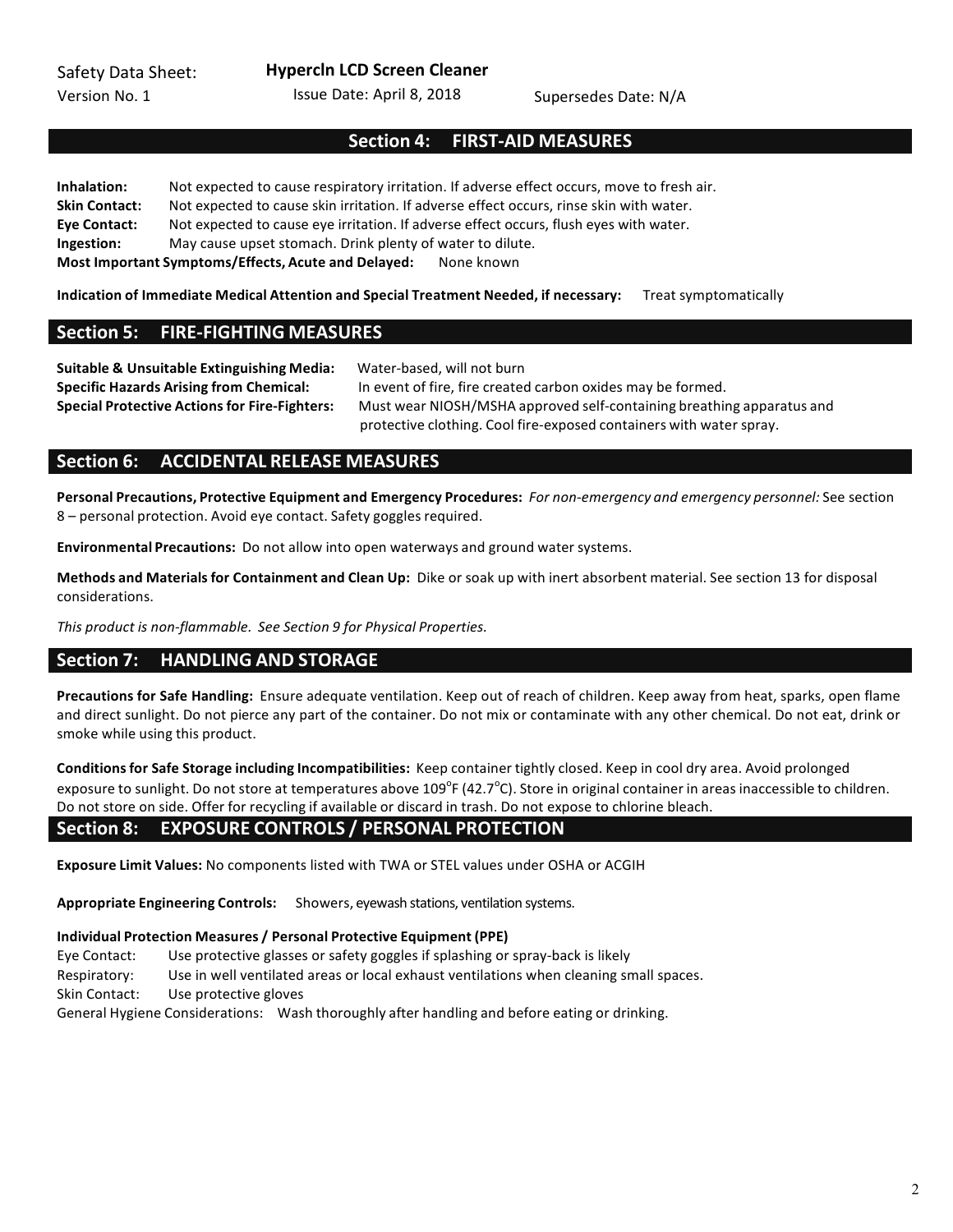Safety Data Sheet: **Hypercln LCD Screen Cleaner** 

Issue Date: April 8, 2018 Supersedes Date: N/A

# Version No. 1 **Section 9: PHYSICAL AND CHEMICAL PROPERTIES**

| Appearance:                       | Clear Liquid                       |
|-----------------------------------|------------------------------------|
| Odor:                             | Characteristic                     |
| <b>Odor Threshold:</b>            | Not determined                     |
| pH:                               | $5.5 - 6.5$                        |
| <b>Freezing Point:</b>            | $0^{\circ}$ C (32 $^{\circ}$ F)    |
| <b>Boiling Point &amp; Range:</b> | $100^{\circ}$ C (200 $^{\circ}$ F) |
| <b>Flash Point:</b>               | $> 200^{\circ}$ F                  |
| <b>Evaporation Rate:</b>          | Not determined                     |
| Flammability (solid, gas):        | Not determined                     |
| <b>Upper/Lower Flammability:</b>  | Not determined                     |
| <b>Vapor Pressure:</b>            | Not determined                     |
| <b>Vapor Density:</b>             | Not determined                     |

d **Appearance:** Partition Coefficient: n-octanol/water: Not determined **Autoignition Temperature:** Non-flammable **Decomposition Temperature:** Not determined **Viscosity:** Like water **Specific Gravity:** 1.00 g/ml **VOCs: 0% VOC Composite Partial Pressure:** Not determined **Evaluary Relative Density:** 8.345 – 8.43 lb/gal **Filammability:** 100% in water

# **Section 10: STABILITY AND REACTIVITY**

| <b>Reactivity:</b>                         | Non-reactive.                                                             |
|--------------------------------------------|---------------------------------------------------------------------------|
| <b>Chemical Stability:</b>                 | Stable under normal conditions                                            |
| <b>Possibility of Hazardous Reactions:</b> | Reactive with oxidizers                                                   |
| <b>Conditions to Avoid:</b>                | Excessive heat or cold.                                                   |
| <b>Incompatible Materials:</b>             | Do not mix with chlorine bleach                                           |
| <b>Hazardous Decomposition Products:</b>   | Thermal decomposition may produce toxic vapors/fumes of oxides of carbon. |

# **Section 11: TOXICOLOGICAL INFORMATION**

| Likely Routes of Exposure: | Inhalation -   | Not expected to cause irritation |
|----------------------------|----------------|----------------------------------|
|                            | Skin Contact - | Not expected to cause irritation |
|                            | Eye Contact -  | Not expected to cause irritation |
|                            | Ingestion -    | May cause upset stomach          |

Symptoms related to the physical, chemical and toxicological characteristics: No symptoms expected under typical use conditions.

*Delayed and immediate effects and or chronic effects from short term exposure:* No health effects information available for human exposure. 

*Delayed and immediate effects and or chronic effects from long term exposure:* No health effects information available for human exposure. 

*Interactive effects:* Not known.

### **Numerical Measures of Toxicity**

| <b>Name</b>            | Route     | <b>Species</b> | Value (LD50) |
|------------------------|-----------|----------------|--------------|
| 5, 5-Dimethylhydantoin | Ingestion | Rat            | 2,890 mg/kg  |
| Preservative           |           |                |              |

| <b>Skin Corrosion/Irritation:</b> | Mixture does not classify under this category. |
|-----------------------------------|------------------------------------------------|
| <b>Eye Damage/Irritation:</b>     | Mixture does not classify under this category. |
| <b>Germ Cell Mutagenicity:</b>    | Mixture does not classify under this category. |
| Carcinogenicity:                  | Mixture does not classify under this category. |
| <b>Reproductive Toxicity:</b>     | Mixture does not classify under this category. |
| <b>STOT-Single Exposure:</b>      | Mixture does not classify under this category. |
| <b>STOT-Repeated Exposure:</b>    | Mixture does not classify under this category. |
| <b>Aspiration Hazard:</b>         | Mixture does not classify under this category. |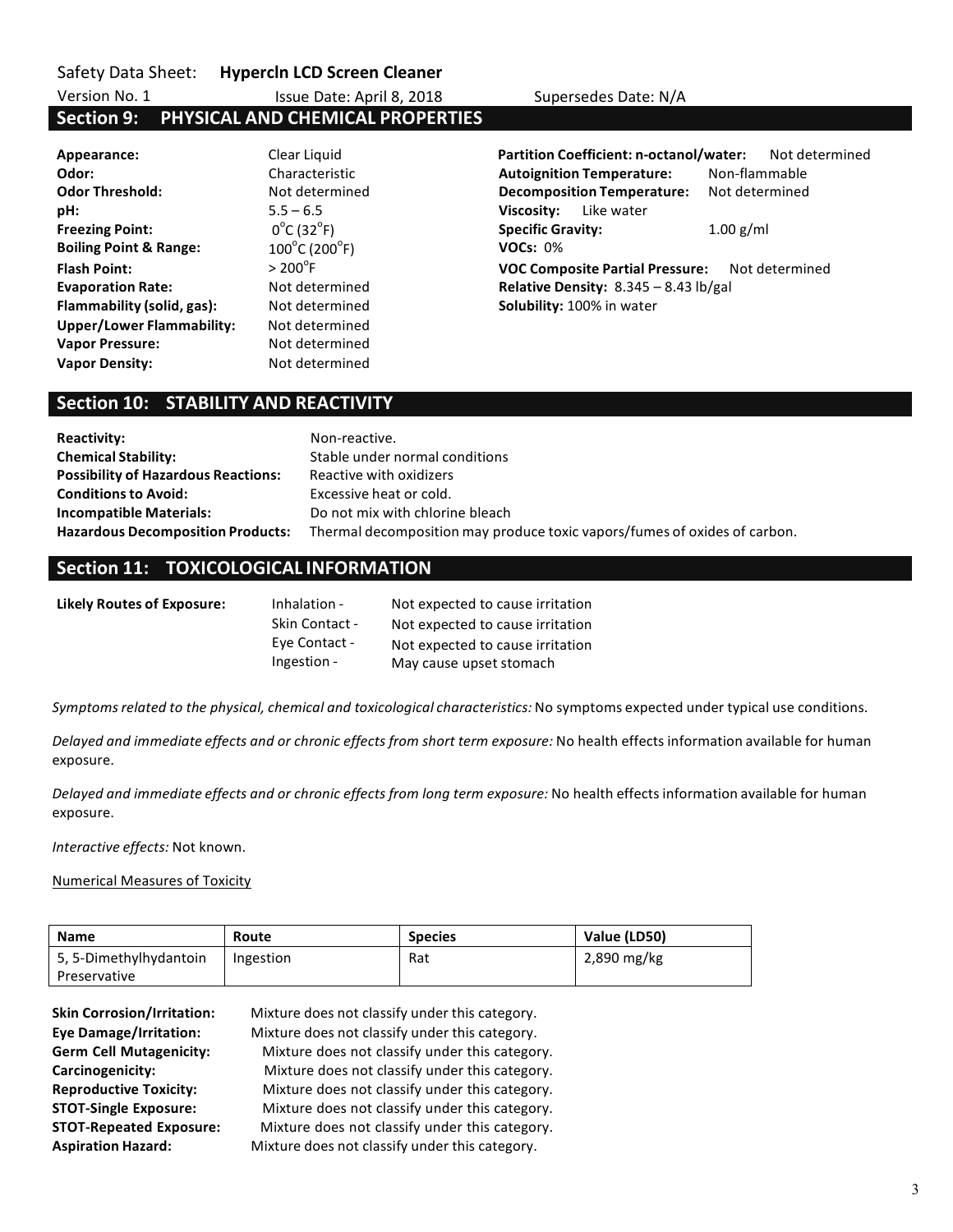| Safety Data Sheet:<br>Version No. 1                                                            |                                                                            | <b>Hypercin LCD Screen Cleaner</b><br>Issue Date: April 8, 2018                                 | Supersedes Date: N/A                                                                                         |
|------------------------------------------------------------------------------------------------|----------------------------------------------------------------------------|-------------------------------------------------------------------------------------------------|--------------------------------------------------------------------------------------------------------------|
|                                                                                                |                                                                            | <b>Section 12: ECOLOGICAL INFORMATION</b>                                                       |                                                                                                              |
| <b>Ecotoxicity:</b><br>Aquatic:<br>Terrestrial:                                                | Not tested on finished formulation.<br>Not tested on finished formulation. | Classification and Labeling of Chemicals.                                                       | Volume of ingredients used does not trigger toxicity classifications under the Globally Harmonized System of |
| <b>Bioaccumulative Potential:</b><br><b>Mobility in Soil:</b><br><b>Other Adverse Effects:</b> | <b>Persistence and Degradability:</b>                                      | No data available.<br>This product is biodegradable<br>No data available.<br>No data available. |                                                                                                              |

# **Section 13: DISPOSAL CONSIDERATIONS**

### **Waste treatment methods**

Do not allow into drains or water courses. Wastes and emptied containers should be disposed of in accordance with regulations made under the Control of Pollution Act and the Environmental Protection Act.

Using information provided in this data sheet advice should be obtained from the Waste Regulation Authority, whether the special waste regulations apply.

# **Section 14: TRANSPORT INFORMATION**

| U.N. Number:<br><b>Transport Hazard Class(es):</b><br><b>Packing Group:</b><br><b>Environmental Hazards:</b> | Not applicable<br>Not applicable<br>Not applicable<br>Marine Pollutant - NO | <b>U.N. Proper Shipping Name:</b><br><b>NMFC Number:</b><br><b>Class:</b> | Cleaning Compound, Liquid NOI<br>48580-3<br>55 |
|--------------------------------------------------------------------------------------------------------------|-----------------------------------------------------------------------------|---------------------------------------------------------------------------|------------------------------------------------|
| U.S. (DOT) / Canadian TDG:                                                                                   | Not Regulated for shipping.                                                 | ICAO/ IATA:                                                               | Not classified as Hazardous                    |
| IMO / IDMG:                                                                                                  | Not classified as Hazardous                                                 | ADR/RID:                                                                  | Not classified as Hazardous                    |

**Transport in Bulk (according to Annex II of MARPOL 73/78 and IBC Code):** Unknown.

Special precautions which user needs to be aware of/comply with, in connection with transport or conveyance either within or **outside their premises** None known.

# **Section 15: REGULATORY INFORMATION**

All components are listed on: TSCA and DSL Inventory.

**SARA Title III:** Sections 311/312 Hazard Categories – Not applicable. Sections 313 Superfunds Amendments and Reauthorizations Act of 1986 - Not applicable. Sections 302 - Not applicable.

**Clean Air Act (CAA):** Not applicable **Clean Water Act (CWA):** Not applicable

| <b>State Right To Know Lists:</b> |                       |
|-----------------------------------|-----------------------|
| <b>California Proposition 65:</b> | No ingredients listed |
| <b>New Jersey RTK:</b>            | No ingredients listed |
| Pennsylvania RTK:                 | No ingredients listed |

4